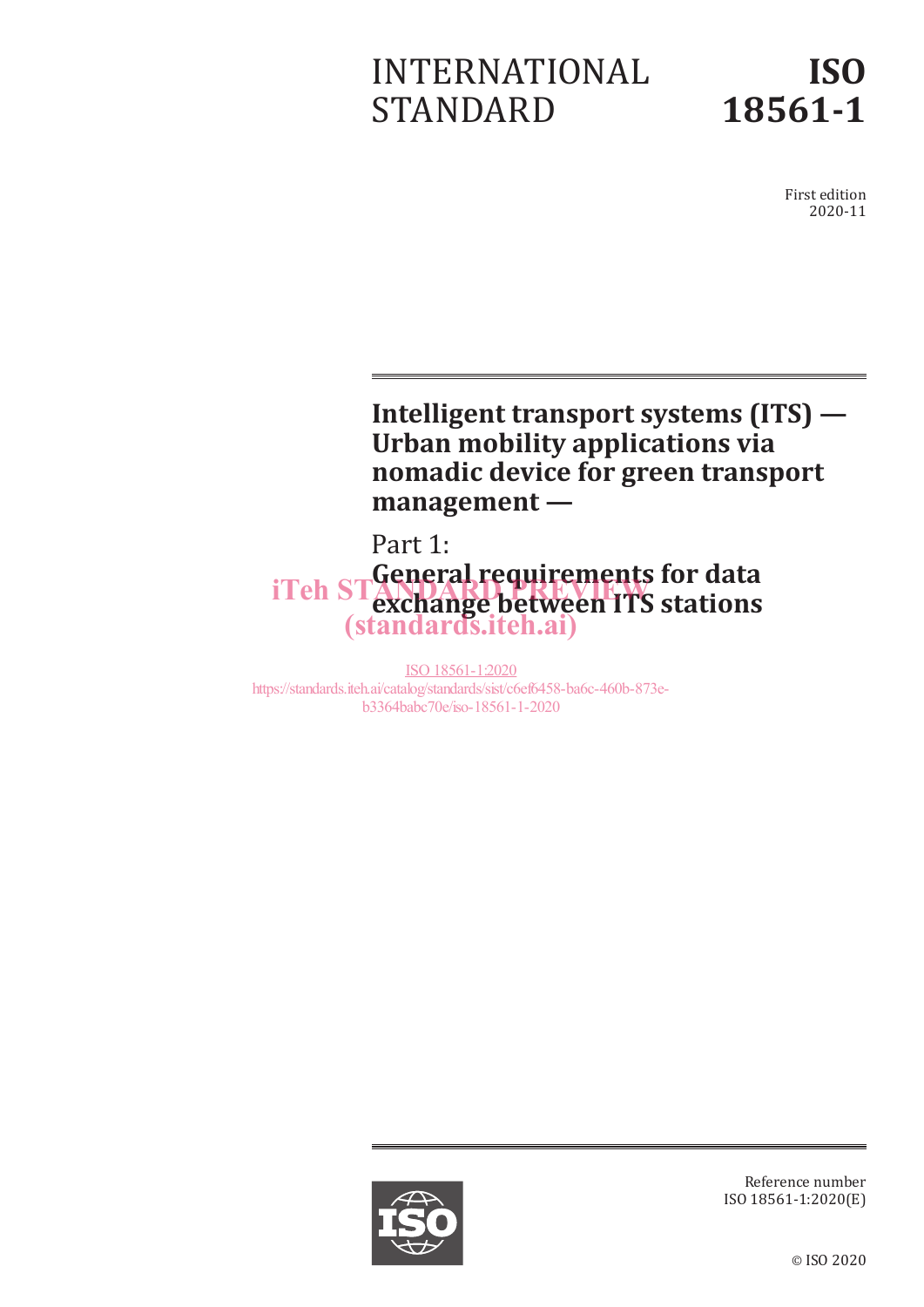# iTeh STANDARD PREVIEW (standards.iteh.ai)

ISO 18561-1:2020 https://standards.iteh.ai/catalog/standards/sist/c6ef6458-ba6c-460b-873eb3364babc70e/iso-18561-1-2020



# **COPYRIGHT PROTECTED DOCUMENT**

#### © ISO 2020

All rights reserved. Unless otherwise specified, or required in the context of its implementation, no part of this publication may be reproduced or utilized otherwise in any form or by any means, electronic or mechanical, including photocopying, or posting on the internet or an intranet, without prior written permission. Permission can be requested from either ISO at the address below or ISO's member body in the country of the requester.

ISO copyright office CP 401 • Ch. de Blandonnet 8 CH-1214 Vernier, Geneva Phone: +41 22 749 01 11 Email: copyright@iso.org Website: www.iso.org Published in Switzerland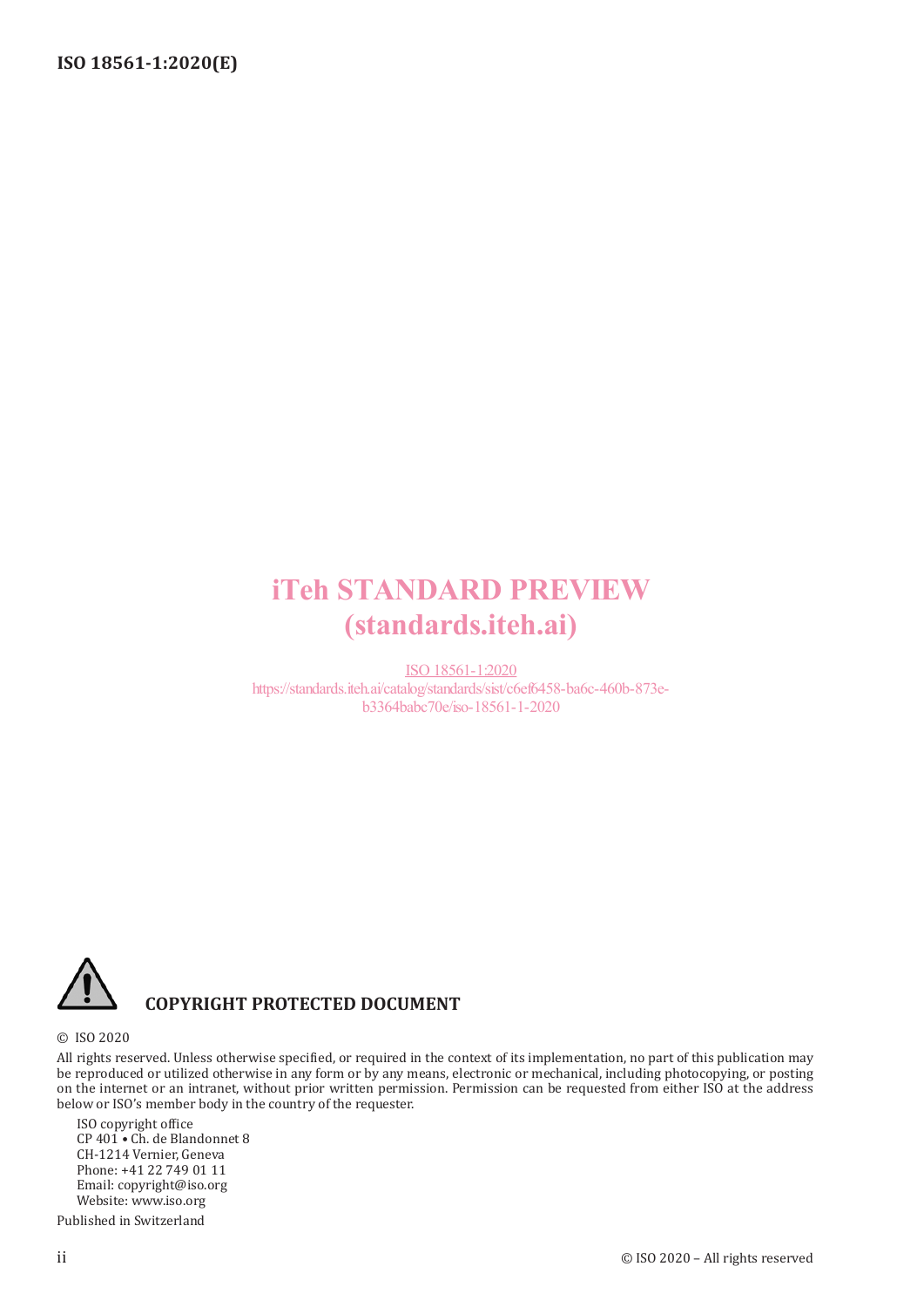Page

# **Contents**

| 1 |                   |                                                                                                                                                                                                                                                                                                                             |  |
|---|-------------------|-----------------------------------------------------------------------------------------------------------------------------------------------------------------------------------------------------------------------------------------------------------------------------------------------------------------------------|--|
| 2 |                   |                                                                                                                                                                                                                                                                                                                             |  |
| 3 | 3.1<br>3.2        |                                                                                                                                                                                                                                                                                                                             |  |
| 4 |                   |                                                                                                                                                                                                                                                                                                                             |  |
| 5 | 5.1<br>5.2<br>5.3 | 5.1.1<br>5.1.2<br>5.1.3<br>5.1.4                                                                                                                                                                                                                                                                                            |  |
| 6 | 6.1<br>6.2        | Use cases overview and definitions <b>Election Constructs</b> 6<br>Use cases overview 6.<br>6.1.1 Basic principles for use cases DERRAMIEW 6.<br>6.1.2<br>Use case definition standards.itch.ai) Manuscritten 7<br>6.2.1<br>6.2.2<br>6.2.3 <sub>https</sub> Use case cluster 3. Mode assignment 58-ba6e-460b-873e-<br>6.2.4 |  |
|   |                   |                                                                                                                                                                                                                                                                                                                             |  |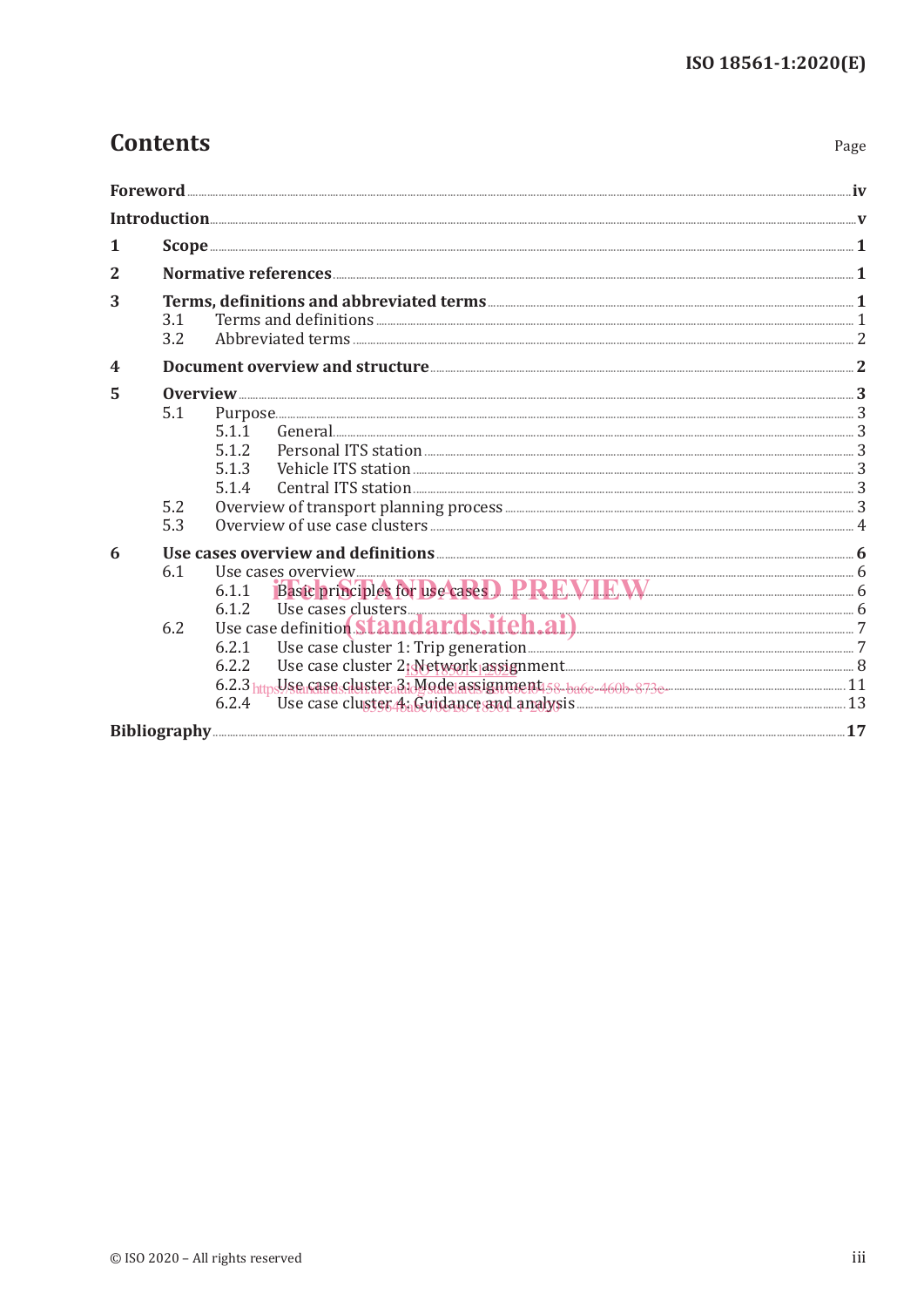# **Foreword**

ISO (the International Organization for Standardization) is a worldwide federation of national standards bodies (ISO member bodies). The work of preparing International Standards is normally carried out through ISO technical committees. Each member body interested in a subject for which a technical committee has been established has the right to be represented on that committee. International organizations, governmental and non-governmental, in liaison with ISO, also take part in the work. ISO collaborates closely with the International Electrotechnical Commission (IEC) on all matters of electrotechnical standardization.

The procedures used to develop this document and those intended for its further maintenance are described in the ISO/IEC Directives, Part 1. In particular, the different approval criteria needed for the different types of ISO documents should be noted. This document was drafted in accordance with the editorial rules of the ISO/IEC Directives, Part 2 (see www.iso.org/directives).

Attention is drawn to the possibility that some of the elements of this document may be the subject of patent rights. ISO shall not be held responsible for identifying any or all such patent rights. Details of any patent rights identified during the development of the document will be in the Introduction and/or on the ISO list of patent declarations received (see www.iso.org/patents).

Any trade name used in this document is information given for the convenience of users and does not constitute an endorsement.

For an explanation of the voluntary nature of standards, the meaning of ISO specific terms and expressions related to conformity assessment, as well as information about ISO's adherence to the<br>World Trade Organization (WTO) principles in the Technical Barriers to Trade (TBT), see www.iso.org/ World Trade Organization (WTO) principles in the Technical Barriers to Trade (TBT), see www.iso.org/ iso/foreword.html. (standards.iteh.ai)

This document was prepared by Technical Committee ISO/TC 204*, Intelligent transport systems.*

A list of all parts in the ISOh18561 series can be found on the ISO in eBsite. 460b-873e-ISO 18561-1:2020 b3364babc70e/iso-18561-1-2020

Any feedback or questions on this document should be directed to the user's national standards body. A complete listing of these bodies can be found at www.iso.org/members.html.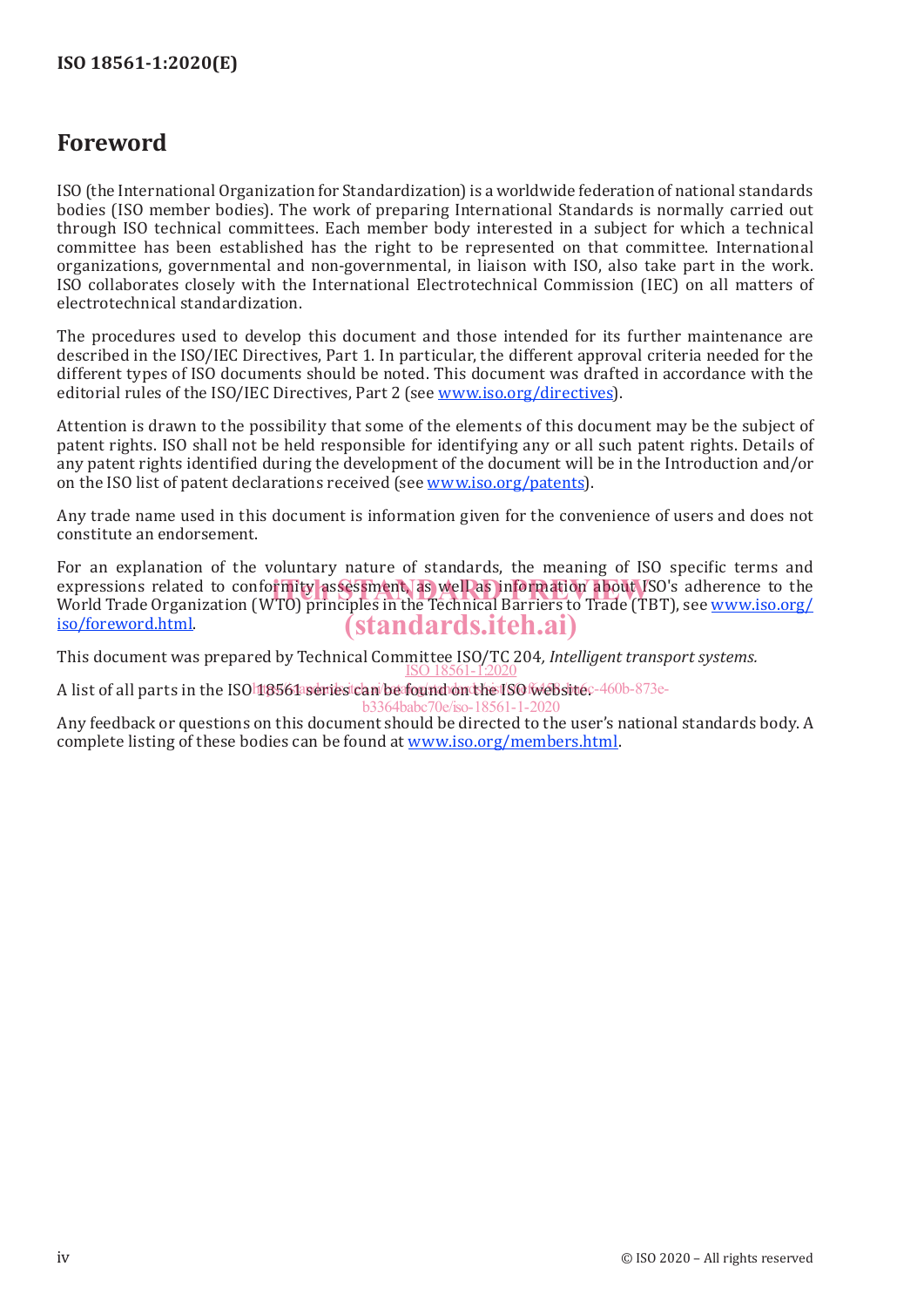# **Introduction**

The ISO 18561 series is intended to facilitate the development, promotion and standardization of the use of nomadic and portable devices to support intelligent transport systems (ITS) service provision and multimedia use, such as passenger information, automotive information, driver advisory and warning systems and entertainment system interfaces to ITS service providers and motor vehicle communication networks.

This document provides the application and specification for standardizing transportation management as a form of ITS in urban transportation networks to improve eco-mobility and sustainability. This document fosters the introduction of multimedia and telematics nomadic devices in the public transport and automotive world. These ITS technologies can increase operational efficiencies and unlock enhanced transportation safety and eco-mobility applications.

Via nomadic devices, the urban mobility applications build on existing transportation planning processes, including trip generation, trip distribution and modal choices with respect to extended measures of effectiveness (MOE) in transportation models, such as time effectiveness, cost effectiveness and green (eco)effectiveness.

In this document, the nomadic device is presented as a personal ITS station in order to communicate with the other stations, including vehicle, roadway infrastructures and centres for defining the requirements for interfaces between the stations in urban mobility applications to accommodate the specific needs of eco-mobility in a smart city.

# iTeh STANDARD PREVIEW (standards.iteh.ai)

ISO 18561-1:2020 https://standards.iteh.ai/catalog/standards/sist/c6ef6458-ba6c-460b-873eb3364babc70e/iso-18561-1-2020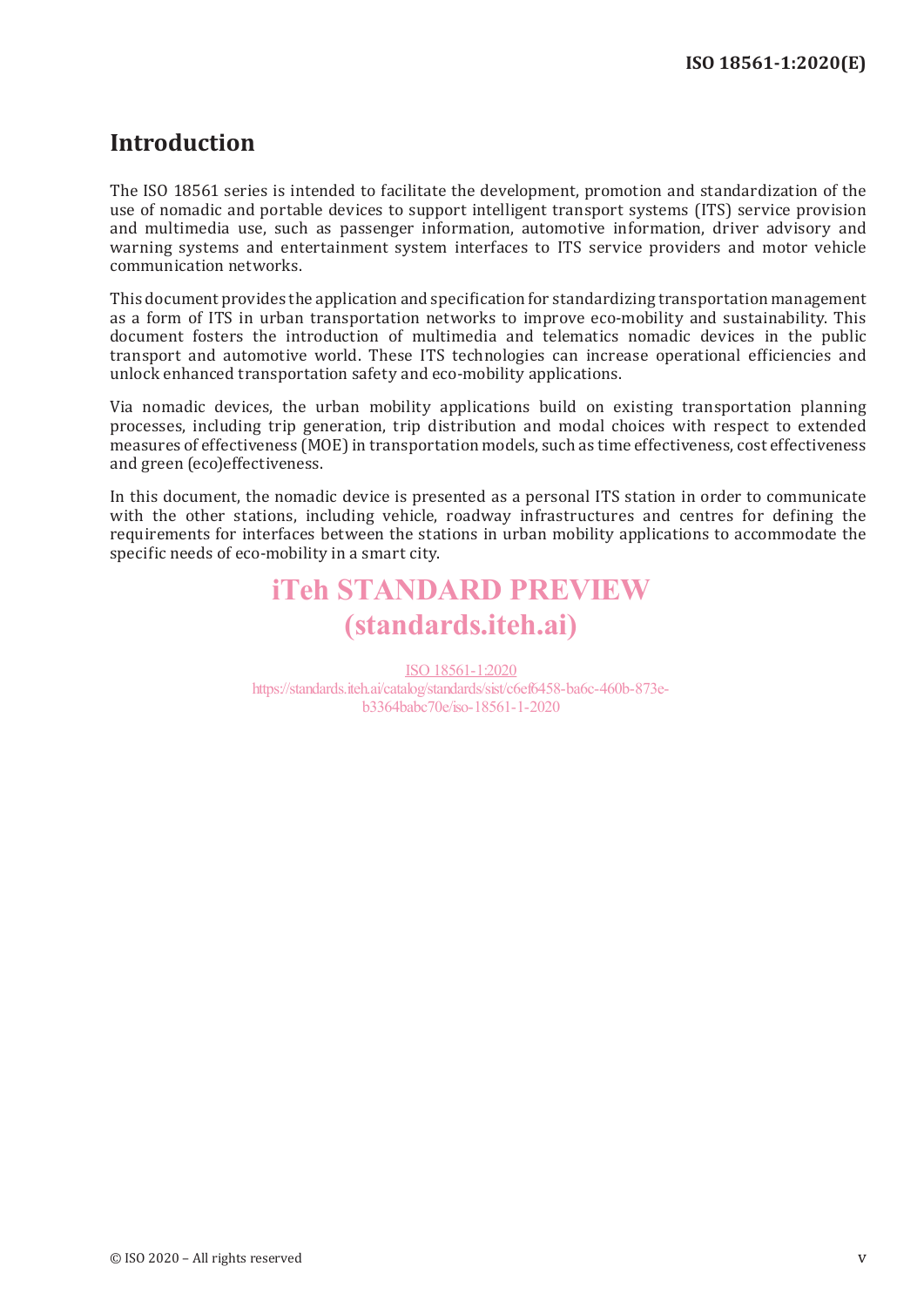# iTeh STANDARD PREVIEW (standards.iteh.ai)

ISO 18561-1:2020 https://standards.iteh.ai/catalog/standards/sist/c6ef6458-ba6c-460b-873eb3364babc70e/iso-18561-1-2020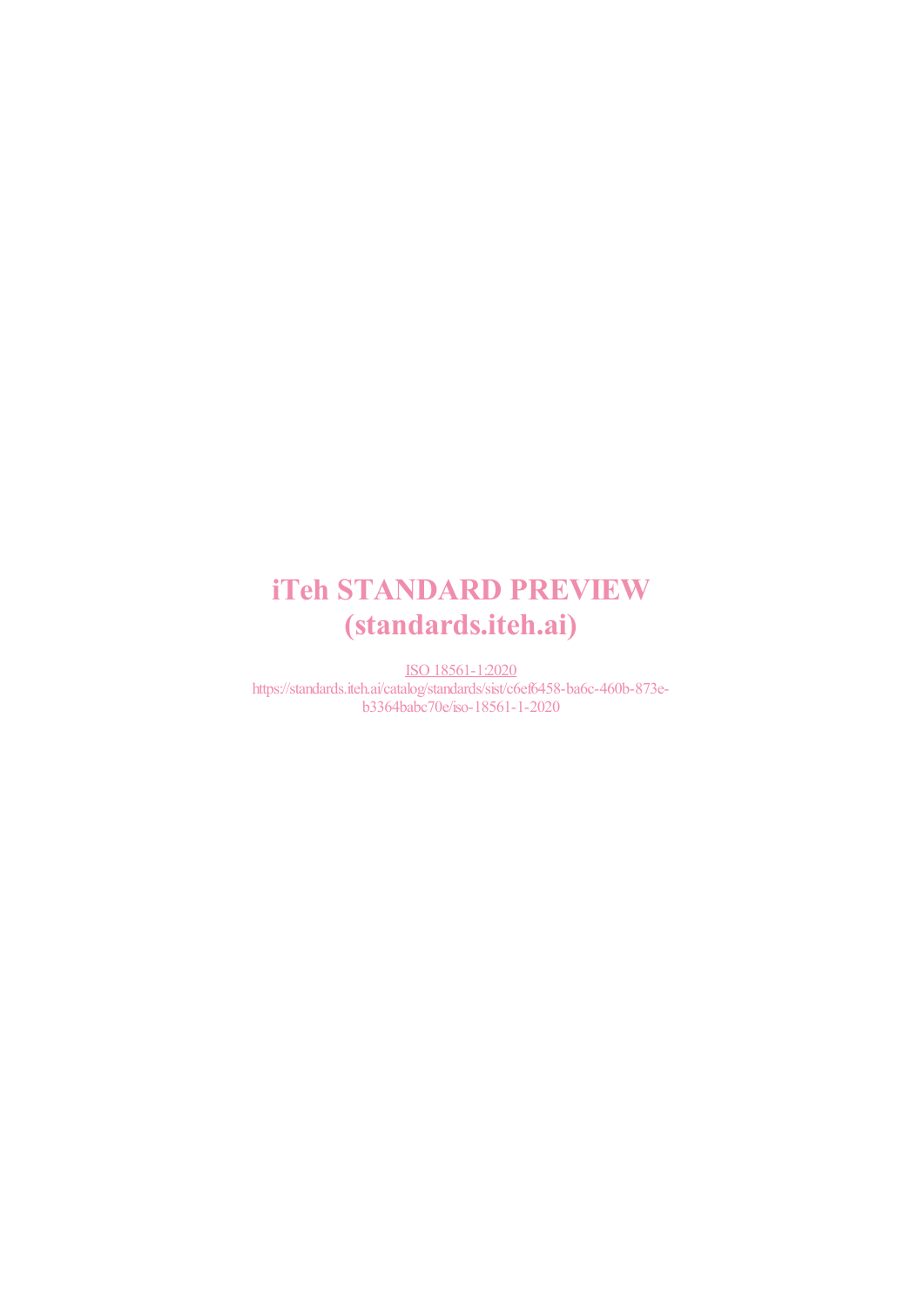# **Intelligent transport systems (ITS) — Urban mobility applications via nomadic device for green transport management —**

# Part 1: **General requirements for data exchange between ITS stations**

# **1 Scope**

This document gives guidelines for providing mobility information according to user preference on demand, utilizing a variety of existing applications on nomadic devices related to different means of transport. This document defines an integrated mobility information platform as a service methodology to be integrated with a variety of mobile apps with respect to different transport modes.

This document defines the following urban mobility applications:

- guidance documents to facilitate the practical implementation of identified standards in the transportation planning process, including related use cases: transportation planning process, including related use cases;
- provision of urban mobility information integrated with a variety of mobile apps on nomadic devices by multiple transport modes for collecting trip production and attraction data; ISO 1 $\,$
- $-$  modal choice data based on time effectiveness, cost effectiveness, and eco-effectiveness in the trip distribution from origins to destinationse/iso-18561-1-2020

# **2 Normative references**

There are no normative references in this document.

# **3 Terms, definitions and abbreviated terms**

### **3.1 Terms and definitions**

For the purposes of this document, the following terms and definitions apply.

ISO and IEC maintain terminological databases for use in standardization at the following addresses:

- ISO Online browsing platform: available at https://www.iso.org/obp
- IEC Electropedia: available at http://www.electropedia.org/

#### **3.1.1 nomadic device ND**

implementation of a *personal ITS station* (3.1.2) which provides communication connectivity via equipment such as cellular telephones, mobile wireless broadband (WIMAX, HC-SDMA, etc.) or WiFi, and includes short range links, such as Bluetooth or Zigbee to connect portable devices to the motor vehicle communications system network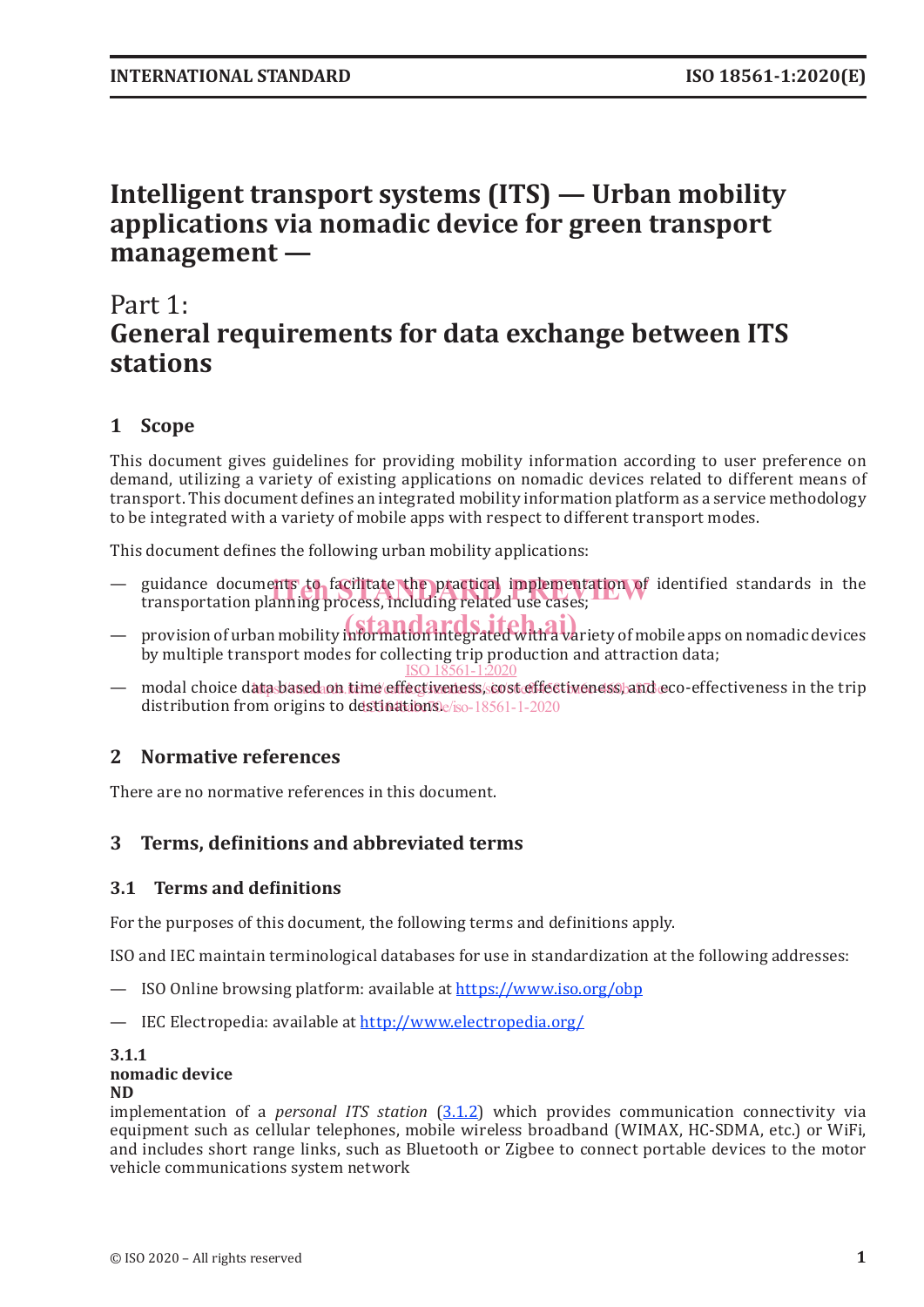#### **3.1.2 personal ITS station P-ITS-S**

implementation of an ITS station in a personal ITS subsystem

#### **3.1.3 roadside ITS station R-ITS-S**

system installed at the road side that receives and processes vehicular and pedestrian information within a certain zone and determines the situation in order to provide safety warnings and parking guidance to vehicles and pedestrians

**3.1.4 green ITS G-ITS**

a new-concept transportation system, expected to arise following the paradigm shift towards ecofriendly, low-carbon green growth in the transportation sector, as global policies

## **3.1.5**

## **eco-mobility**

ecological transport systems and services based on eco-vehicles and their related facilities

### **3.1.6**

#### **central ITS station**

ITS station assuming a central role iTeh STANDARD PREVIEW

## **3.2 Abbreviated terms**

# (standards.iteh.ai)

- MOE measure of effectiveness
- WiFi wireless fidelity<sup>s://standards.iteh.ai/catalog/standards/sist/c6ef6458-ba6c-460b-873e-</sup> ISO 18561-1:2020
- b3364babc70e/iso-18561-1-2020

WIMAX worldwide interoperability for microwave access

HC-SDMA high capacity spatial division multiple access

OD origin - destination

## **4 Document overview and structure**

The ISO 18561 series provides details of all documents and references required to support the application of conventional transportation planning processes in transportation management with respect to eco-effective measures to improve urban mobility by utilizing the data collected by NDs. The ISO 18561 series is comprised of the following documents.

— Part 1 (this document): General requirements for data exchange between ITS stations

This part specifies the general requirements of data exchanges between ITS stations collected by NDs in urban mobility applications based on the structure along with the use cases definition and common set of resources (definitions, references) in green transportation management.

Part 2<sup>1</sup>: Trip and modal choice applications and specification

This part specifies all technical requirements related to the trip and modal choice applications for the transportation planning process in green transportation management utilizing NDs to be used on the personal ITS station and to be interfaced with a central ITS station, vehicle ITS station and roadside ITS station.

<sup>1)</sup> Under preparation. Stage at the time of publication: ISO/CD 18561-2:2020.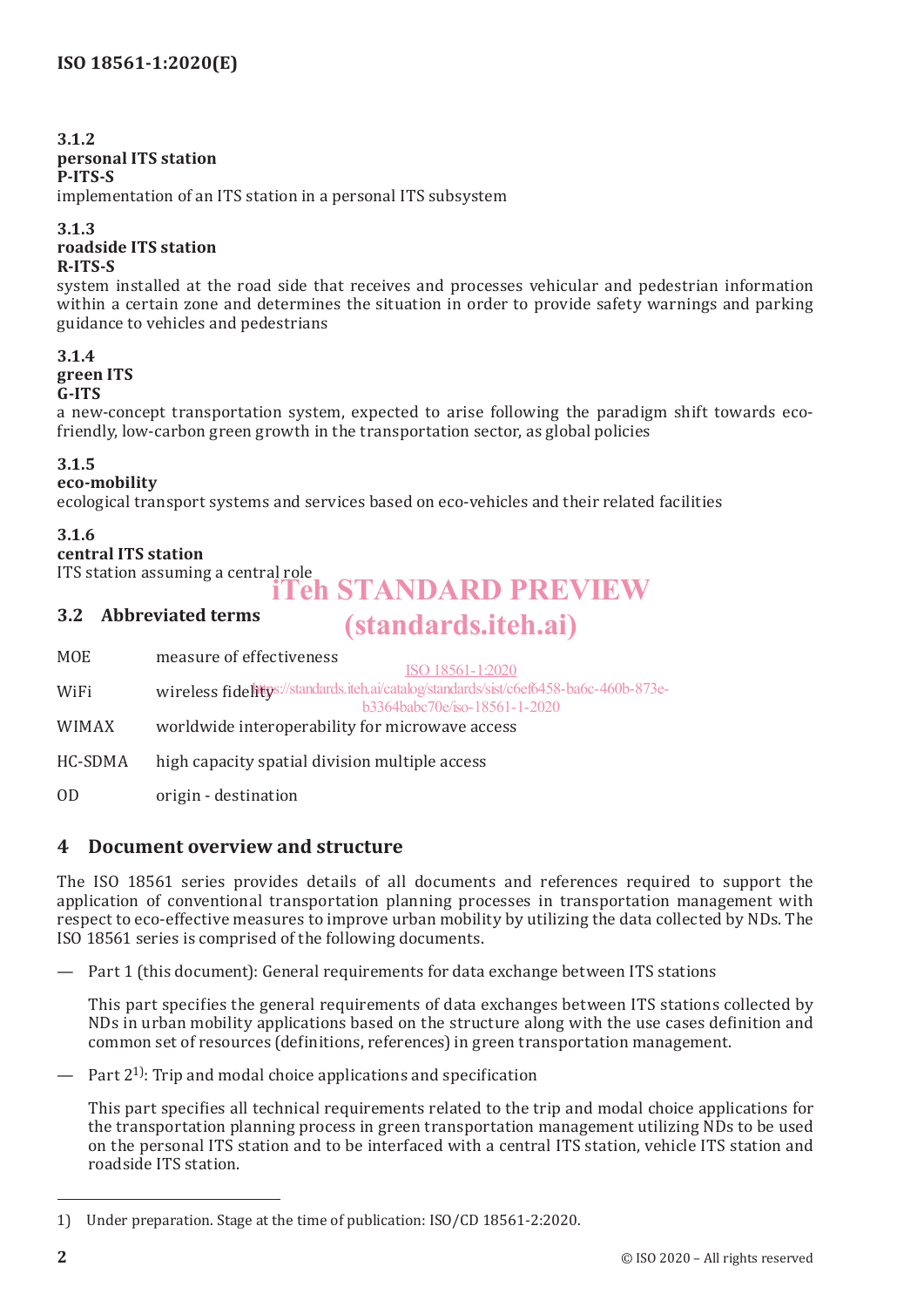$\mu$  Part 3<sup>2</sup>): Mobility integration service applications using hybrid V2X

This part specifies not only the mobility-as-a-service applications functioning in connection with multiple transportation modes, but also the safety enhancement services using hybrid V2X including dedicated short range communication (DSRC) and cellular V2X.

## **5 Overview**

### **5.1 Purpose**

#### **5.1.1 General**

This document addresses two major areas:

- identifying the method for describing the general information for all subjects and use cases related to green transport management services according to the transportation planning process in urban mobility utilizing NDs; and
- identifying the general requirements of data exchanges utilizing NDs as the personal ITS station interfaced with the central ITS station, vehicle ITS station, and roadside ITS station.

### **5.1.2 Personal ITS station**

Smart mobility services on demand by the user preference to be an integrated app on mobile devices<br>utilizing personalized data with respect to trip distance, trip schedule, personal eco mileages, weather, utilizing personalized data with respect to trip distance, trip schedule, personal eco mileages, weather, etc. by means of different transport modes ards.iteh.ai)

#### **5.1.3 Vehicle ITS station**

#### ISO 18561-1:2020

Vehicle information to be utilized by users as a mobility service of 458-ba6c-460b-873e-ficludes electric passenger vehicles, public transport with bus and/or metro, shared mobility with car sharing, ride sharing, bike vehicles, public transport with bus and/or metro, shared mobility with car sharing, ride sharing, bike sharing, etc.

#### **5.1.4 Central ITS station**

Transportation management services to be provided to users as a variety of service apps on mobile devices by national authorities, local municipalities and/or private companies for eco-mobility management and information such as carbon free zones, electric vehicles, etc.

### **5.2 Overview of transport planning process**

Conceptual aspects of the general process for four step transportation planning and modelling are illustrated in Figure 1.

<sup>2)</sup> Under preparation. Stage at the time of publication: ISO/PWI 18561-3:2020.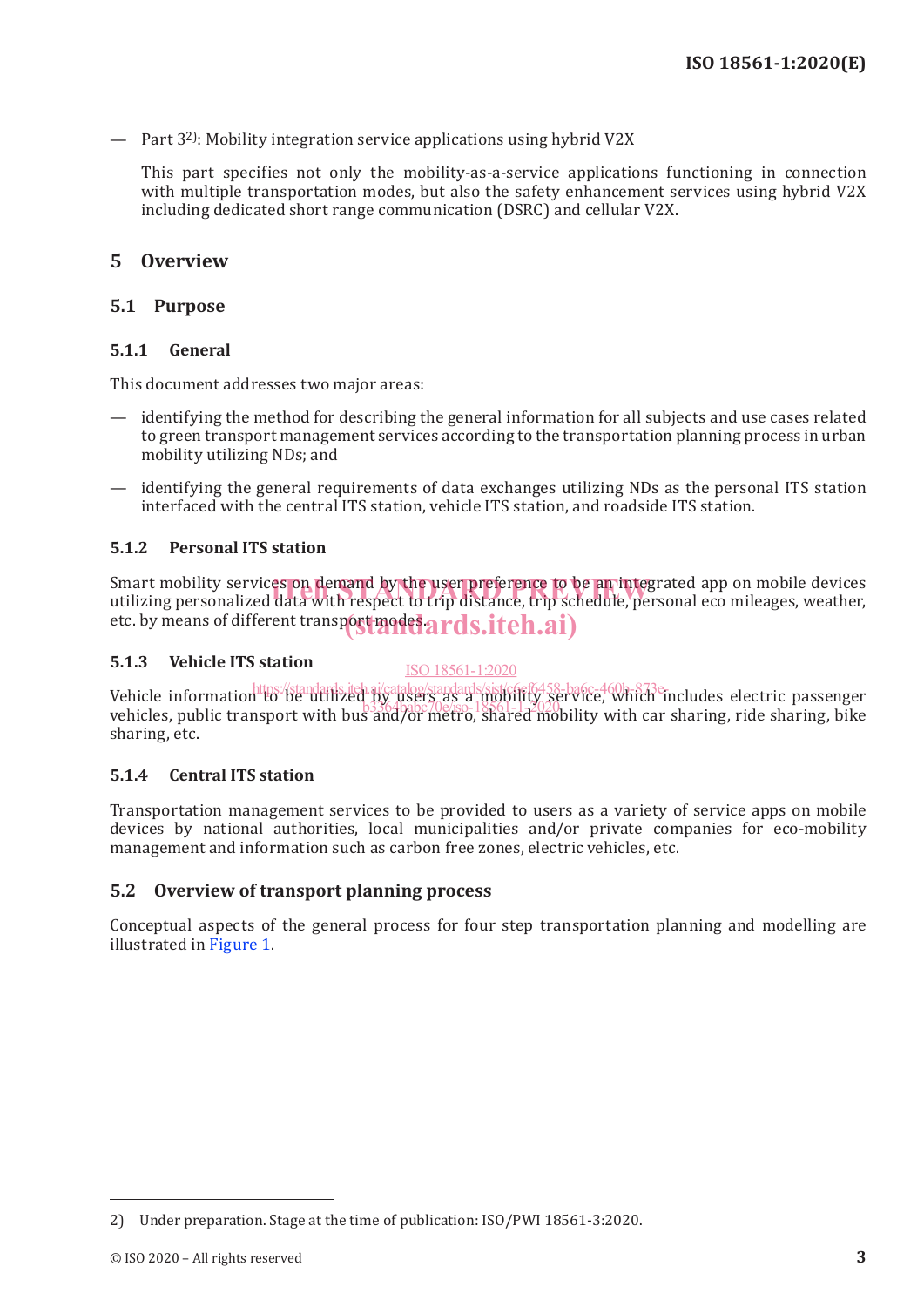

**Figure 1 — General form of four step transportation planning and modelling**

Trip generation as the first stage of the classical transportation demand planning and modelling is the analysis and model building phase in the conventional transportation planning process. It is a general term used in the transportation planning process to cover the number of trip ends in given areas. Trip contract<br>generation is classified in production and attraction. Production from an origin means number of trip generation is classified in production and attraction. Production from an origin means number of trip ends which have originated in a given zone, i.e. zone-i. Attraction to a destination means number of trip ends attracted to another zone, such as zone. ends attracted to another zone, such as zone-j.

The decision to travel for a given purpose is called  $\frac{12561}{12}$  generation. The decision to choose a destination From an origin is called directional distribution of trips. This forms the second stage of travel demand modelling in the transportation planning process. Trip distribution is determined by the number of trip modelling in the transportation planning process. Trip distribution is determined by the number of trip ends originated in zone-i to the number of trip ends attracted to zone-j, which can be understood by the matrix between zones, i.e. the origin - destination (OD) matrix.

The third stage in travel demand modelling is modal split, which is determined by the number of trips by individuals processed by the different modes of travel. Modal split of travel demand modelling is used to distribute the total travel demand into two or more mode categories, including public transport riders and personal and/or private vehicle riders. The demand can be split into different modes with respect to the socio-economic demand variables used to explain mode choice behaviour, including income, vehicle ownership, household size, residence location, etc. The supply variables are in vehicle time, waiting time, travel time, travel cost, transfer time, etc.

Trip assignment is the fourth and final phase of the four-step transportation planning process. Travellers choose the route which will take the minimum travel time and minimum travel distance dependent on the traffic volume on the road.

## **5.3 Overview of use case clusters**

Urban mobility applications provide individual users with mobility information services according to user preference on demand, recognized by NDs via personal OD trip data, which come up with network OD matrix databases. The use cases for urban mobility applications are categorized as trip generation, network assignment, mode assignment, and information and analysis, based on a similar pattern of conventional four step transportation planning and modelling process, including trip generation, trip distribution, modal choices and trip assignment; see Figure 2.